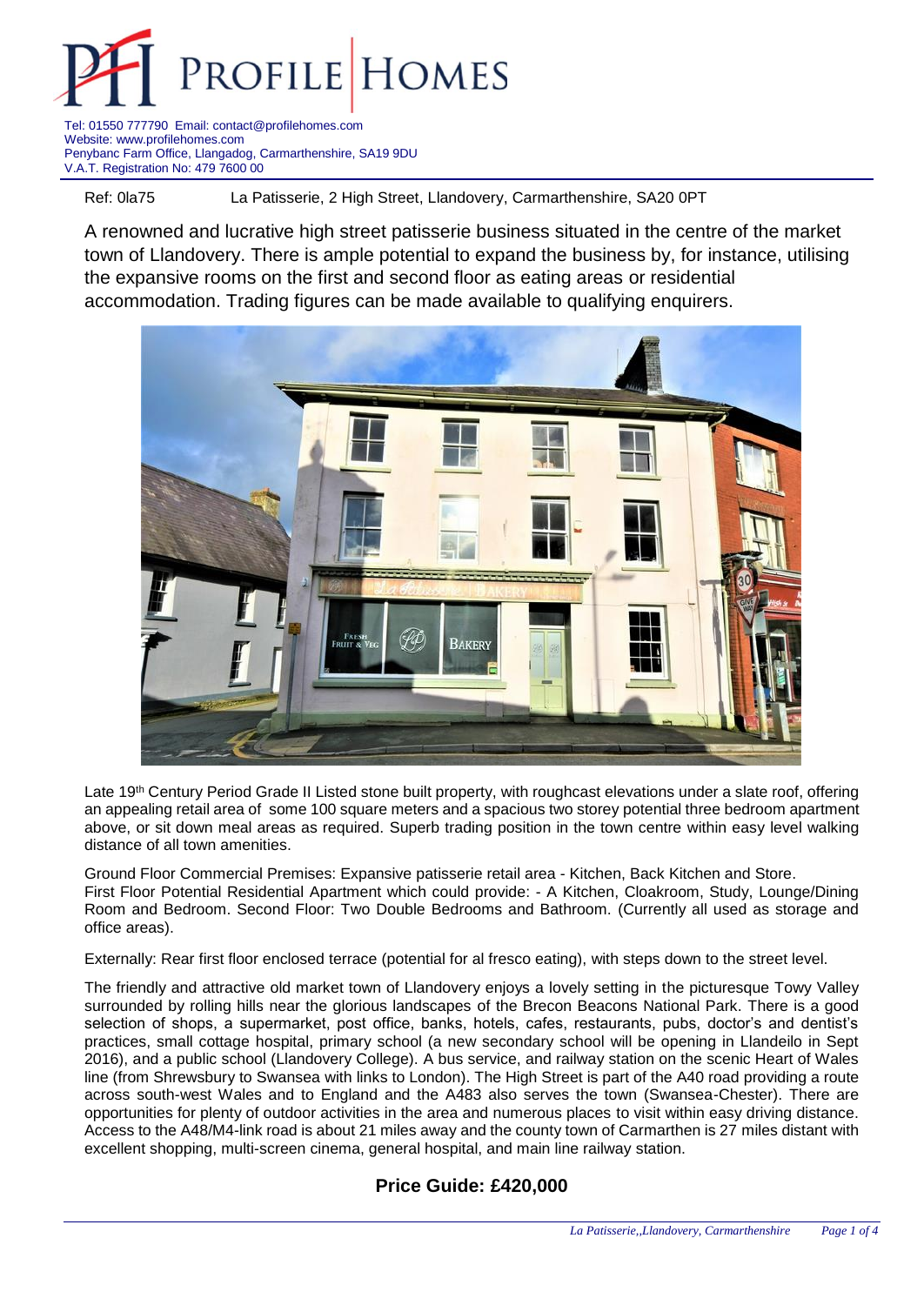## **THE RETAIL PREMISES:**

**Ground Floor –**

| SHOP:                                 | 18'6" x 14'8". Spacious and attractively fitted out retail area. Main front door, large<br>picture window and a further sash window to the front elevation. Tiled floor. Staircase<br>to the first floor. Understairs store room. Opening to the kitchen.       |
|---------------------------------------|-----------------------------------------------------------------------------------------------------------------------------------------------------------------------------------------------------------------------------------------------------------------|
| <b>KITCHEN:</b>                       | 13'6" x 12'6". Food preparation areas, space for commercial fridges and ovens.<br>Tiled floor. Opening to the back kitchen.                                                                                                                                     |
| <b>BACK KITCHEN:</b>                  | 18'9" x 12'. Twin stainless steel sink and drainer. Space for commercial<br>fridges/ovens. Tiled floor. Double external doors.                                                                                                                                  |
| <b>POTENTIAL</b><br><b>APARTMENT:</b> | Staircase from the shop area leads to the first and second floor accommodation.                                                                                                                                                                                 |
| <b>First Floor-</b>                   |                                                                                                                                                                                                                                                                 |
| KITCHEN:                              | 19'2" x 9'6". Range of wall and base units with granite effect work surface. Built in<br>LPG Gas oven and LPG Gas hob. Sash window to the side aspect. Wood effect<br>flooring. Cupboard housing the LPG gas boiler. Staircase and door to the second<br>floor. |
| <b>REAR HALL:</b>                     | 8'9" x 7'7". Wood effect flooring, external door to an enclosed terrace.                                                                                                                                                                                        |
| <b>CLOAKROOM:</b>                     | W.C. and wash hand basin.                                                                                                                                                                                                                                       |
| <b>STUDY:</b>                         | 7'6" x 6'6". Sash window to the side aspect.                                                                                                                                                                                                                    |
| <b>LOUNGE/DINING ROOM:</b>            | 16' x 13'9" Victorian Style Fireplace with marble surround. (Unused).                                                                                                                                                                                           |
| <b>BEDROOM 1:</b>                     | 16' x 14'3". Two sash windows to the front. Wood effect flooring.                                                                                                                                                                                               |
| <b>Second Floor-</b>                  |                                                                                                                                                                                                                                                                 |
| <b>LANDING:</b>                       | 11'4" x 10'5". Rear Velux roof window. Loft access and doors to:                                                                                                                                                                                                |
| <b>BEDROOM 2:</b>                     | 14'5" x 13'10". Exposed floorboards, two sash windows to the front aspect.                                                                                                                                                                                      |
| <b>BEDROOM 3:</b>                     | 15'1" x 13'10". Exposed floorboards, two sash windows to the front aspect.                                                                                                                                                                                      |
| <b>BATHROOM:</b>                      | 8'10" x 9'8". White suite comprising panelled bath, pedestal wash hand basin and<br>W.C. Sash window to the side aspect.                                                                                                                                        |
|                                       |                                                                                                                                                                                                                                                                 |

# **EXTERNALLY:**

| <b>FIRST FLOOR</b> | 16'3 x 13' Fully enclosed terrace that has a steel staircase leading down to the street |
|--------------------|-----------------------------------------------------------------------------------------|
| <b>TERRACE:</b>    | below. Scope to create a garden here or al fresco eating area.                          |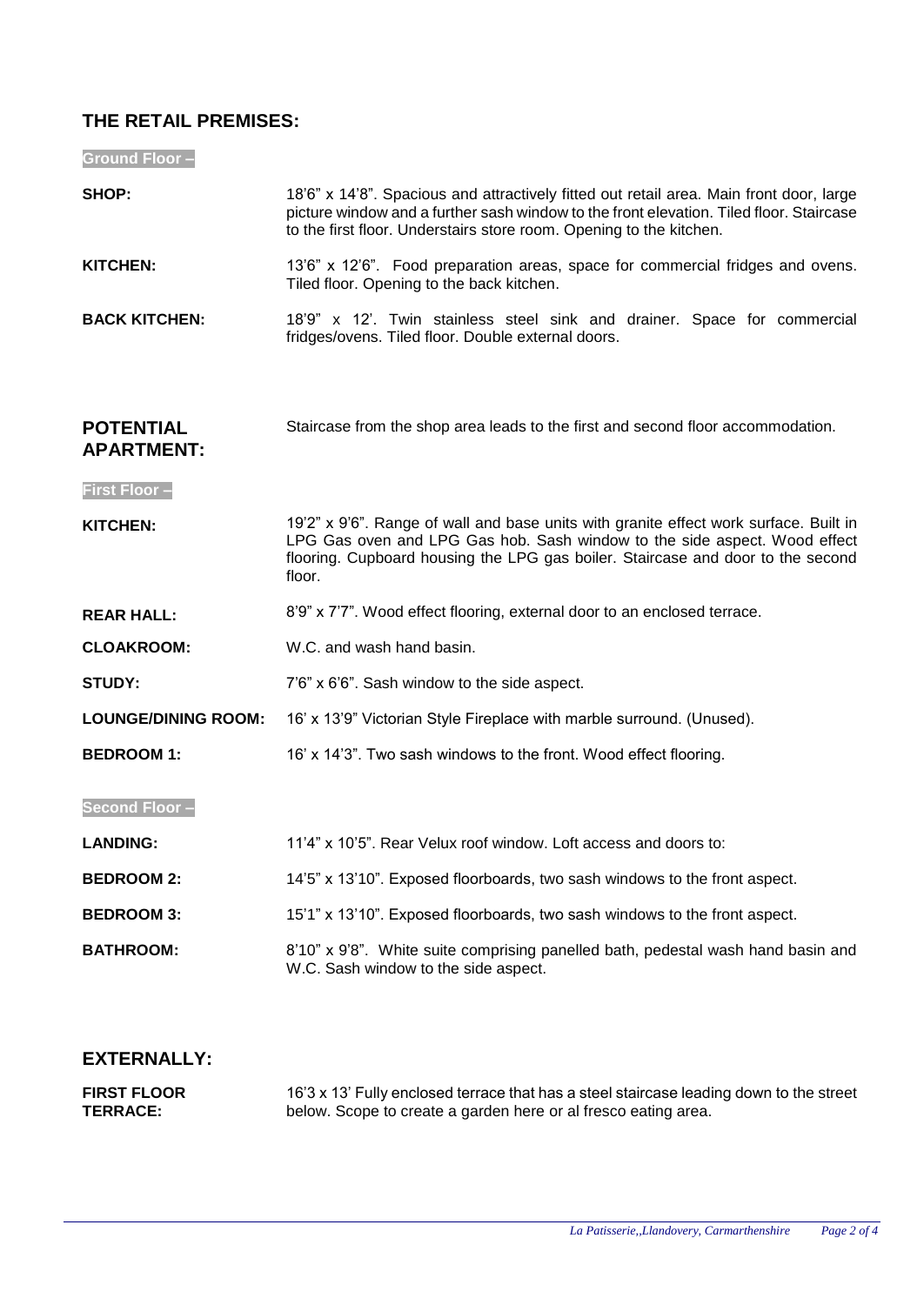#### **ENERGY PERFORMANCE GRAPHS:**

### **RETAIL SHOP**



#### **APARTMENT**

| <b>Energy Efficiency Rating</b>             |   |                                   |           |
|---------------------------------------------|---|-----------------------------------|-----------|
|                                             |   | Current                           | Potential |
| Very energy efficient - lower running costs |   |                                   |           |
| $(92+)$                                     |   |                                   |           |
| B <sub>1</sub><br>$(81-91)$                 |   |                                   |           |
| C<br>$(69-80)$                              |   |                                   | 73        |
| D<br>$(55-68)$                              |   |                                   |           |
| 巨<br>$(39-54)$                              |   |                                   |           |
| F<br>$(21-38)$                              |   | 23                                |           |
| $(1 - 20)$                                  | G |                                   |           |
| Not energy efficient - higher running costs |   |                                   |           |
| <b>England &amp; Wales</b>                  |   | <b>EU Directive</b><br>2002/91/EC |           |

**SERVICES:** We understand that the property is connected to mains water, mains electricity, LPG gas, and mains drainage. Telephone is understood to be connected and should be available to purchasers subject to the usual transfer arrangements.

**COUNCIL TAX/BUSINESS RATES:** We are informed that the property is within Council Tax Band "TBA" (Carmarthenshire County Council).